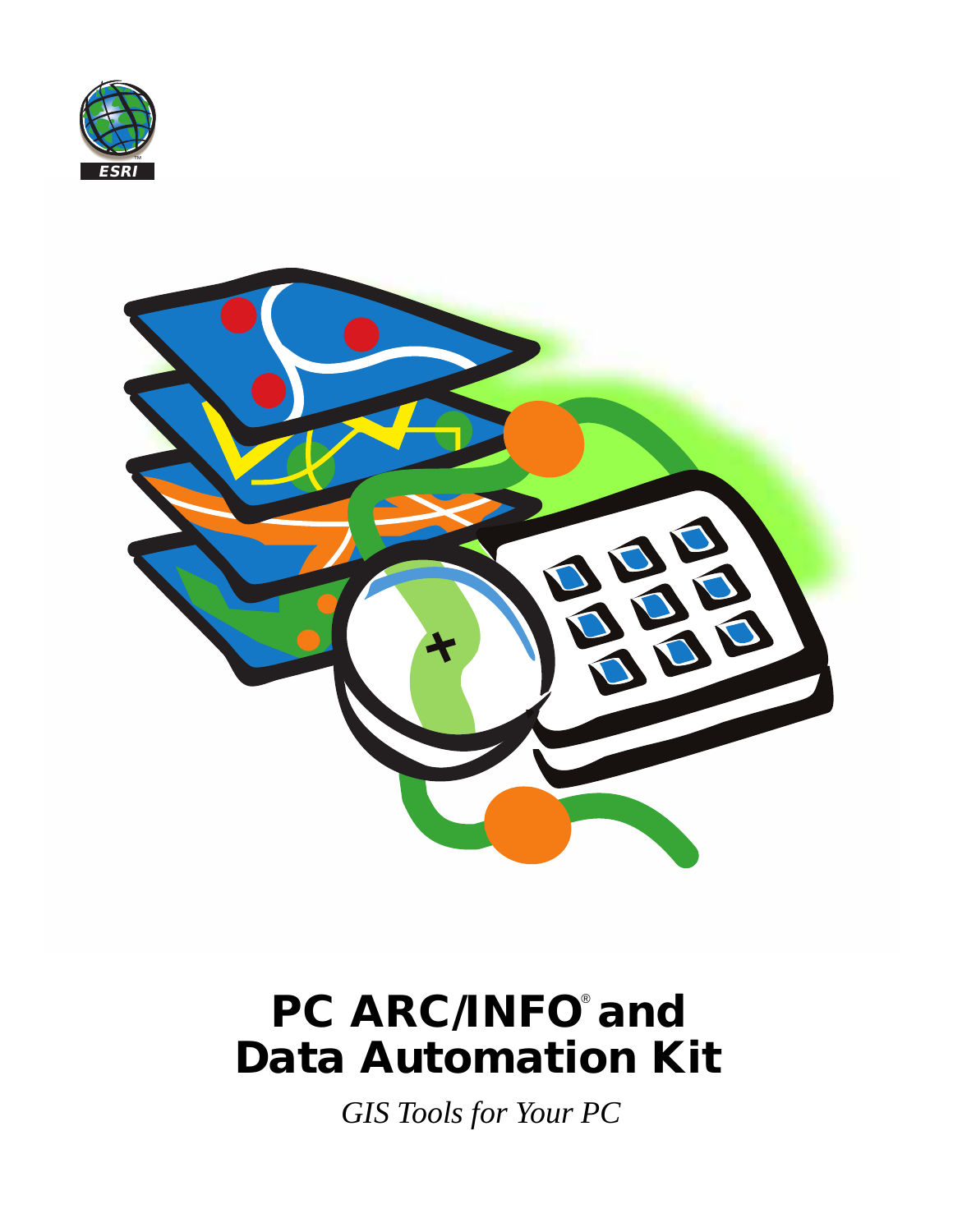



**Full GIS Functionality**

High-quality digitizing and data entry Powerful topology building Cartographic design and query Spatial database query and analysis Address matching and network analysis Polygon overlay and buffering Powerful editing of graphic and tabular map data Complete data conversion Customization with Simple Macro Language (SML™)

PC ARC/INFO® software gives you full geographic information system (GIS) functionality for the management, analysis, display, and mapping of geographic information on Windows® and DOS computers.

PC ARC/INFO is a series of six integrated software modules that combine fundamental GIS tools and utilities for cartographic design and query, data entry and editing, data translation, polygon overlay and buffering, and network analysis and modeling.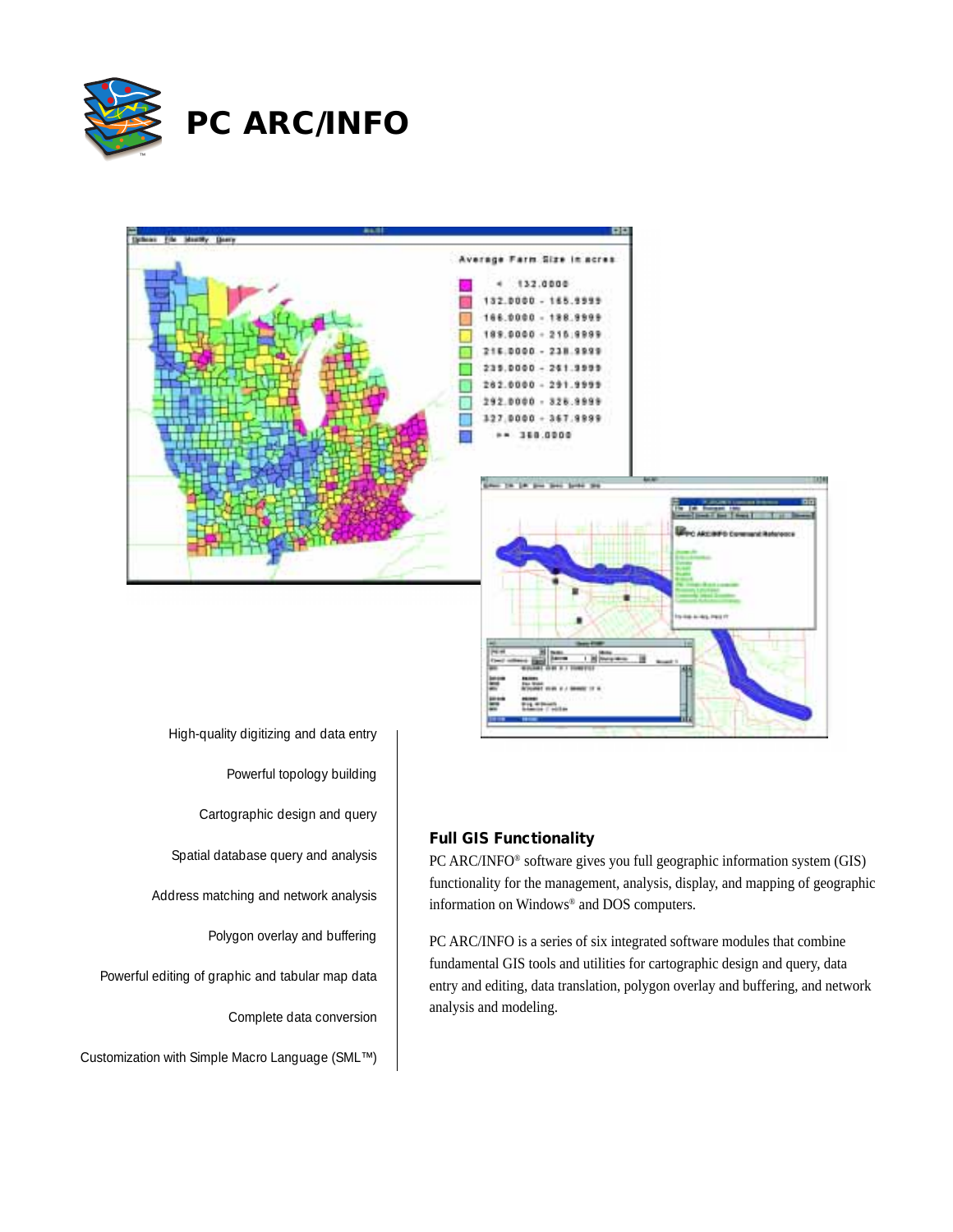

#### **With PC ARC/INFO You Can...**

#### **Automate and manage your graphic and tabular map data.**

Perform high-quality digitizing and data entry. Convert all your geographic data. Easily generate and update correct topology for your new map coverages and create attribute tables that store thematic data about coverage features.

**Analyze your cartographic data.** Manipulate and analyze your geographic information via polygon overlay, line- and point-in-polygon overlay, buffer creation, dissolve functionality, and more.

**Produce high-quality cartographic output.** Create presentation-quality hardcopy maps or build interactive on-screen applications.

**Query your data.** Perform multiple "what if" and "where is" queries on your cartographic or tabular data. Search for areas that meet a given set of criteria.

**Customize to your exact needs.** Use PC ARC/INFO software's Simple Macro Language (SML) to customize the user interface or automate repetitive tasks.

**Perform network analysis.** Analyze your network data such as roads, rivers, or electric power grids. Locate optimum paths to move resources through a network. Locate centers, such as schools or power substations, serving a given network. You can also perform address matching.

#### **Full-Feature Stand-Alone GIS**

PC ARC/INFO software consists of a set of sophisticated yet easy-to-use geoprocessing capabilities for the desktop. PC ARC/INFO is widely used as a stand-alone GIS workstation connected to a digitizer and printer/plotter. Because of its full GIS functionality coupled with affordability, PC ARC/INFO is popular with

- Environmental management consultants
- Federal agencies
- Forestry companies
- Local governments
- Universities
- Data conversion vendors

Whether you use PC ARC/INFO separately or integrate the software with other ESRI® solutions such as ArcView® GIS, you are getting the most often required spatial functions of ARC/INFO® software especially designed for your PC.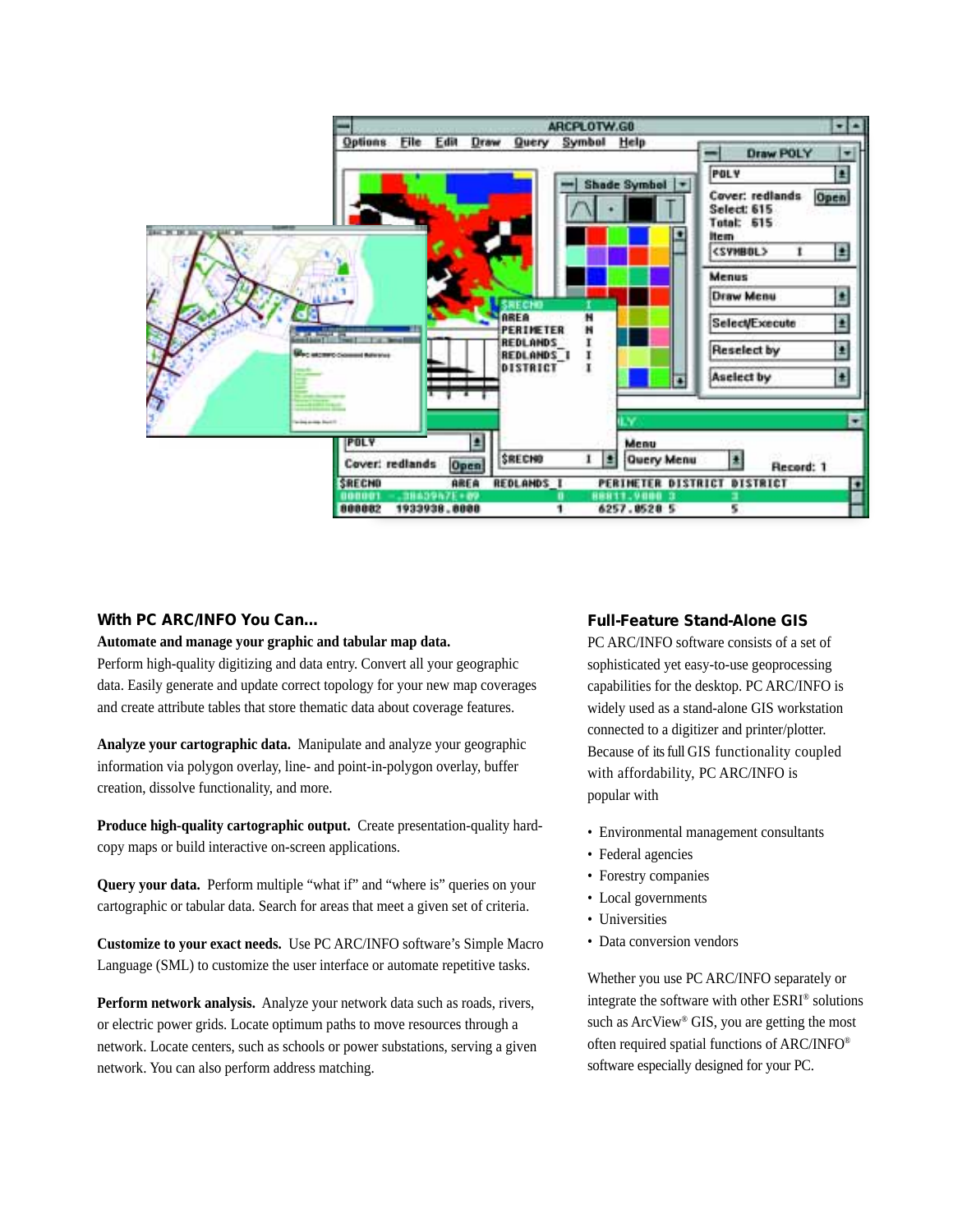



# **Data Automation Kit**

Data Automation Kit (DAK™), a subset of PC ARC/INFO software, brings the best of PC ARC/INFO software's data automation tools to ArcView GIS and other desktop mapping software, providing functionality that previously existed only in a full ARC/INFO system.

## **High-Quality Digitizing and Data Editing**

DAK includes tools for high-quality digitizing, feature-based editing, and full topological data creation in ARC/INFO format. Capabilities include moving, adding, and deleting individual vertices in arcs, as well as reshaping and splining coverage features. Features are selectable for editing either with the cursor or by specifying their attributes, giving you considerable flexibility in making precise changes.

#### **Powerful Topology Building**

Use ARC/INFO software's CLEAN and BUILD functions to generate and update correct topology for map features and to create the feature attribute tables that store their thematic data. The CLEAN function can analyze new arcs to identify new intersections and automatically resolve overshoot and undershoot errors after digitizing. Both locational and descriptive data can be manipulated.

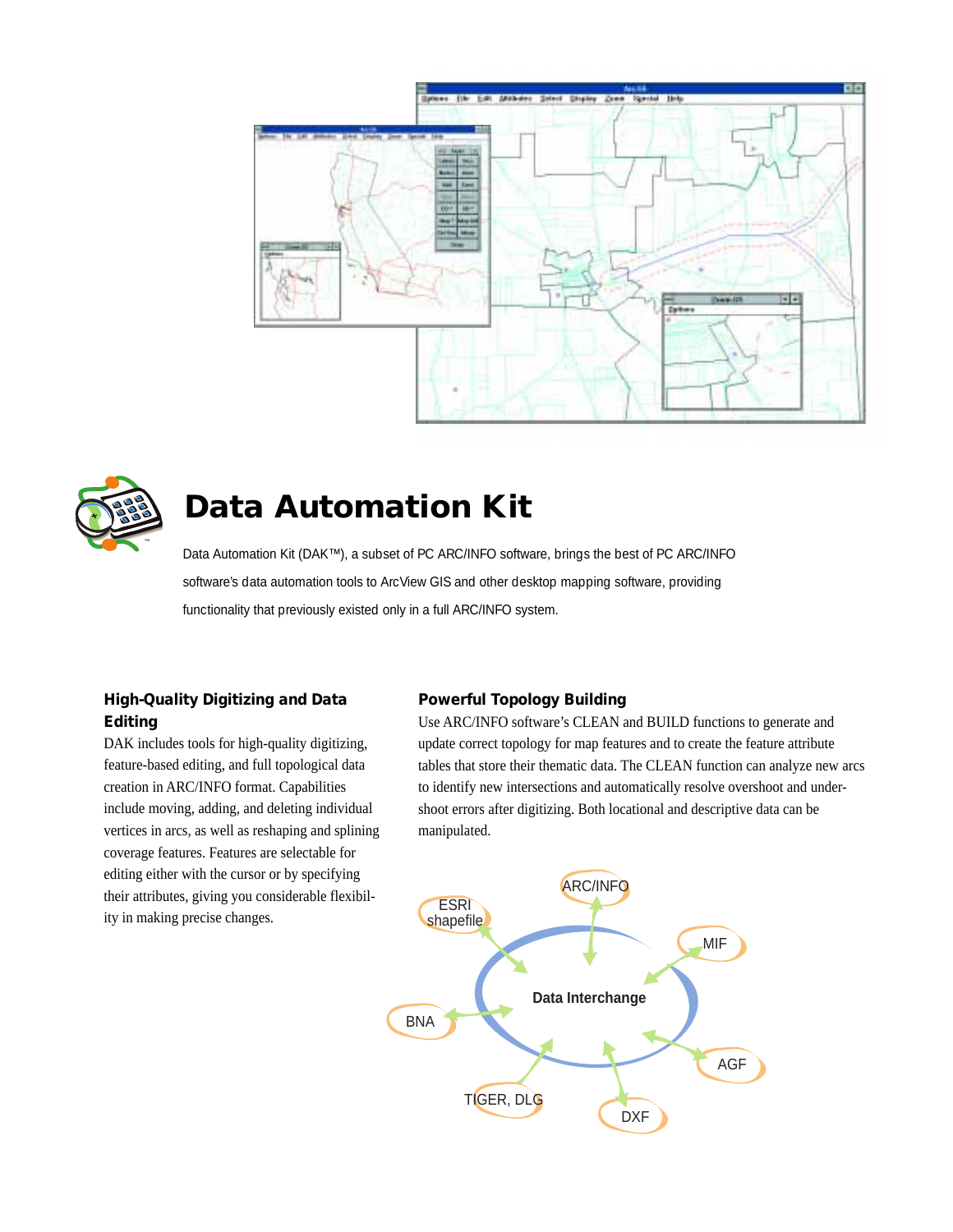

#### **Complete Data Conversion**

Convert a wide variety of data formats with DAK. Use and exchange spatial data in ARC/INFO export (.E00), ASCII, BNA, DLG (import only), DXF™, MapInfo, MIF, ESRI shapefile, and TIGER® (import only) formats. Use database tables directly in dBASE® format. Easily integrate data originating from these different format sources, build a topologically correct database, and export it to the native format of your desktop mapping software.

#### **Sophisticated Map Projections**

DAK includes the comprehensive map projection capabilities of ARC/INFO software including more than 46 map projections, 30 spheroids, and 200 datums, allowing your data to be transformed to virtually any map projection.



#### **System Requirements (PC ARC/INFO, DAK)**

- 486 or higher Intel®-based PC
- 25 MB disk space for software plus appropriate disk space for data storage and processing
- 4 MB RAM for Windows 3.x (12 MB if running ArcView GIS)
- 16 MB RAM for Windows 95® or Windows NT®
- Digitizer, CD–ROM recommended

| <b>PC ARC/INFO</b> | <b>DAK</b> | <b>Feature/Function</b>                                                                                                           |
|--------------------|------------|-----------------------------------------------------------------------------------------------------------------------------------|
|                    |            | Cartographic Design and Query                                                                                                     |
|                    |            | <b>Complete Data Conversion</b>                                                                                                   |
|                    |            | <b>Custom Application Development with SML</b>                                                                                    |
|                    |            | Geocoding or Address Matching                                                                                                     |
|                    |            | <b>High-Quality Digitizing and Data Editing</b>                                                                                   |
|                    |            | <b>Network Analysis</b>                                                                                                           |
|                    |            | <b>Powerful Topology Building</b>                                                                                                 |
|                    |            | <b>Spatial Database Query and Analysis</b><br>(e.g., polygon overlay, line- and<br>point-in-polygon overlay, and buffer creation) |
|                    |            | <b>Sophisticated Map Projections</b>                                                                                              |

#### **PC ARC/INFO–DAK Quick Comparison**